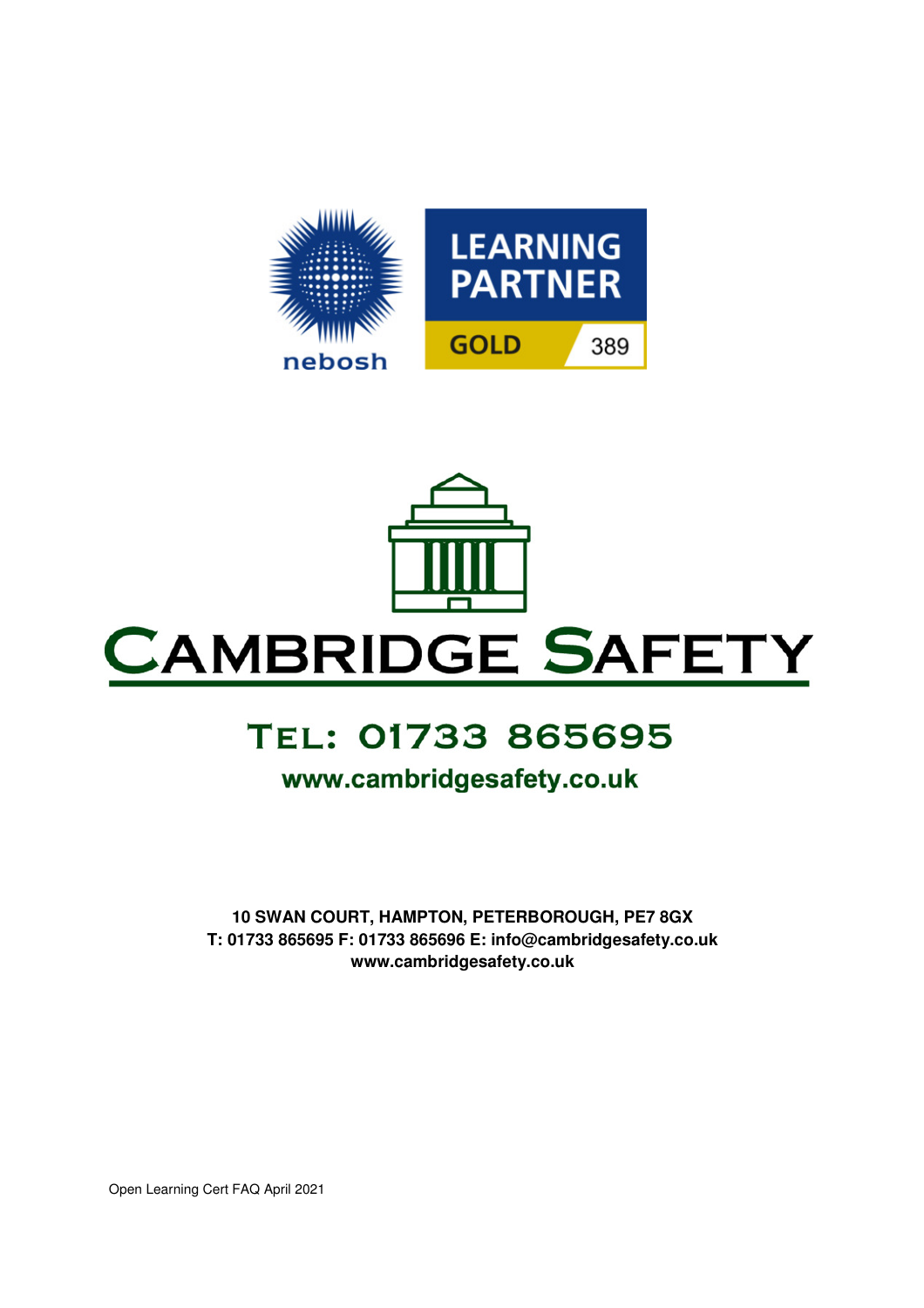#### **CAMBRIDGE SAFETY LLP 10 SWAN COURT, HAMPTON, PETERBOROUGH, PE7 8GX 01733 865695 FAX 01733 865696 EMAIL info@cambridgesafety.co.uk www.cambridgesafety.co.uk**

#### **OPEN LEARNING FREQUENTLY ASKED QUESTIONS**

**Open Learning includes a variety of different study options which are for people who are not able to study via a taught course.** 

#### **1. What is the difference between the distance learning and E-learning options?**

The **distance learning** option is for those of you who are happy to study on your own, a hardcopy full course package is provided plus email and telephone support. With tutor marked end of element assessments to be completed and sent to us for marking and feedback. Hardcopy material is supplemented by YouTube videos, podcasts and additional online resources. Tutor support is for one year, commencing on receipt of the distance learning package.

**E-learning** provides the same tutor support as distance learning, but all of the course material and resources are via our e-learning website. This option is more interactive with quizzes to complete as you progress through each element. You do have the option to purchase a hardcopy version of the study materials if required. The eLearning website is accessible via PCs, iPad and tablet computers. It can be accessed via a mobile phone but it is not designed for this size of screen due to the amount of detail in the resources provided, so we do not recommend this as a way to access the E-Learning portal. E-learning website access and tutor support is for one year, commencing when your user log-in details are issued.

Both of the above options have access to podcasts which can be streamed via SoundCloud, an extensive library of YouTube videos and additional online resources including a range of useful H&S documents which can be used for your chosen qualification and in the workplace.

#### **2. If I opt for the open learning option can I still have access to a revision package?**

Yes, this can be booked either when you buy your initial course package or at any time before you take the end assessments. These extensive packages include a range of different exercises to check your under-pinning knowledge and then you will be given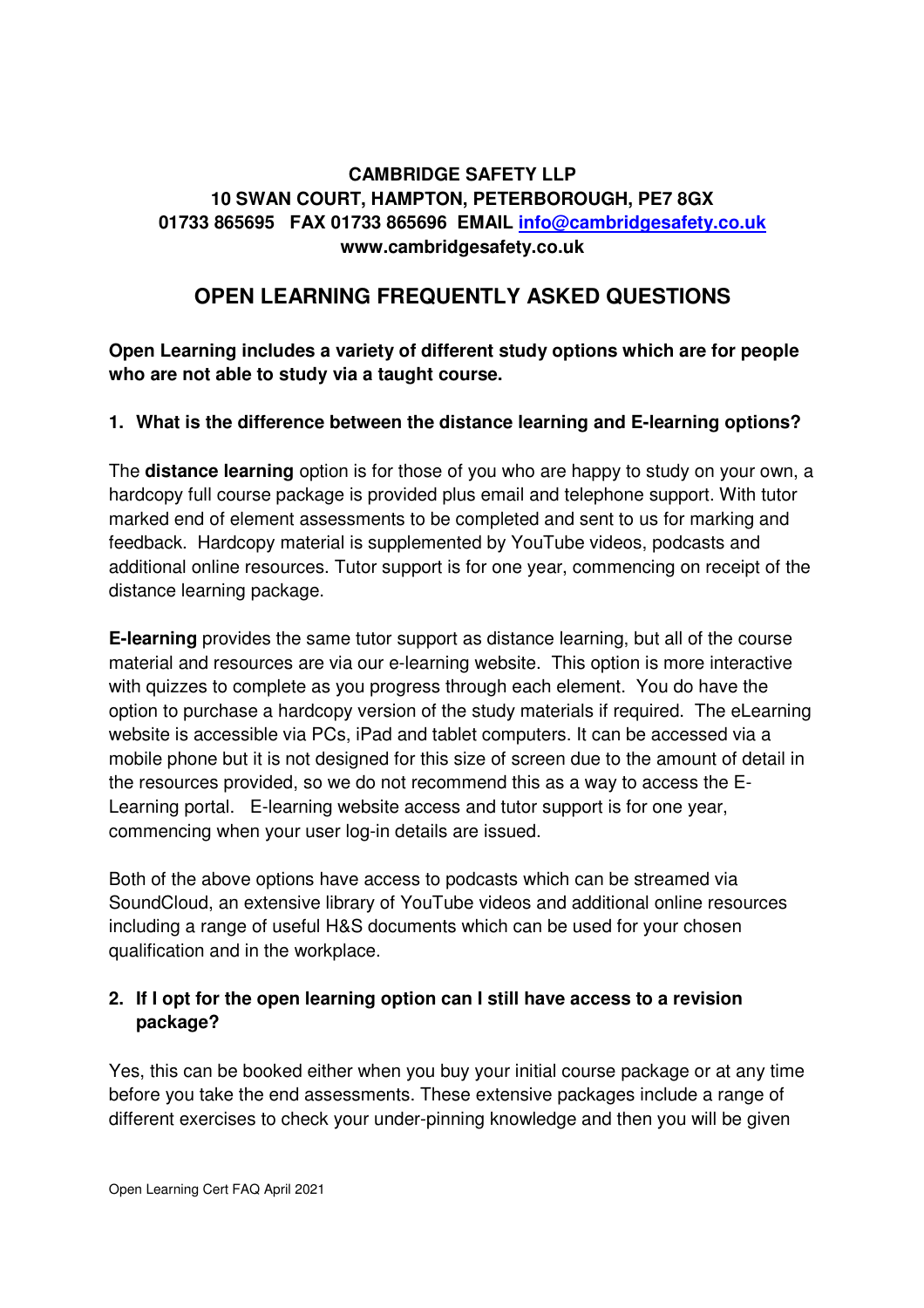access to videos guiding you through typical answers. Videos are also available on each of the exams and assessments taken to support the other guidance provided. Access to the videos is provided so that you can watch them repeatedly if required.

#### **3. I have received all of my material and sent off my Nebosh exam registration form but have not had a reply?**

We will confirm your exam booking by email and then you will receive confirmation from Nebosh once you are registered. This will be between 8 and 14 days prior to your end assessment date.

#### **4. I can no longer sit the exam that I am registered for, what are my options?**

Once you register for an exam or assessment with Nebosh, they do not issue refunds if the exam is not taken, unless you have medical evidence to support your circumstances. However, you can reregister for the next available sitting with the normal Nebosh charges and exam sitting charges applying.

#### **5. When will I receive my practical inspection/risk assessment / audit pack?**

Most Nebosh certificate level qualifications have a practical element this includes the NG2, NCC2, FC2, FSC2 and EC2. Information on the practical is included in your open learning package either on your memory stick or via the ELearning Portal. However, you will also be sent the full information package, along with the deadline dates for completion approximately two weeks before your assessment due date.

#### **6. When do I need to complete my practical inspection, risk assessment or audit by?**

When you book your specific assessment, you will be given the submission date with your submission package, please note late submissions cannot be accepted.

#### **7. What if I do not submit my practical assessment on time?**

There is a strict deadline for course providers to mark and internally verify any practical assessments or upload course assessments to Nebosh. If assessments are submitted late, they may miss the deadline. Candidates may reregister with Nebosh for the next assessment date and then submit their practical then. Contact us for the appropriate registration form and additional Nebosh fees will apply.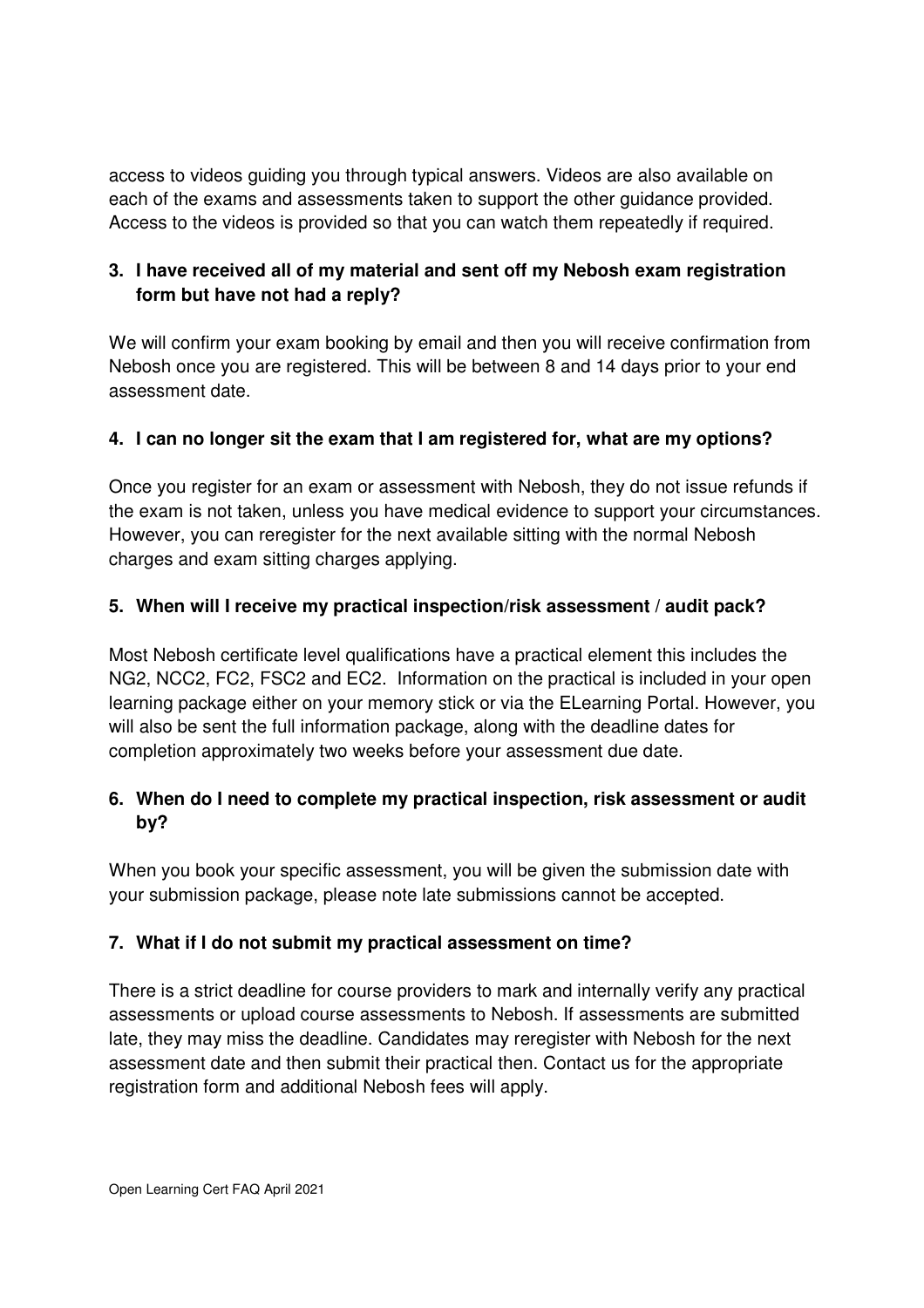#### **8. How often are Nebosh Certificate exams held?**

The NG1 exam is available approximately every two months, with other qualifications have exams available every three months. Full details of available dates will be provided once you start studying.

#### **9. How long does it take to get my exam results?**

Approximately 10 weeks, or fifty working days. The exact date the results are out is provided on your exam entry slip. We at Cambridge Safety do not get your results any earlier, we are also not allowed to divulge any results by the telephone. Nebosh equally do not give results over the phone. You will receive your results by email, so please ensure we have an up-to-date email for you to avoid a delay in receiving your results.

#### **10. I have received my results and have passed all of the elements of the qualification; how long does it take for my official certificate to be issued?**

Once the results are out there is a short period where if anyone is unhappy about their results, they can appeal to Nebosh to have their paper remarked (See the Nebosh web site for details "Enquiry about results"), as such qualification certificates will not be issued until this process has concluded. Certificates are normally sent out no later than 40 working days of the results being issued (It may be sooner but due to COVID we have been informed there may be a slight delay). We will send your certificate to you by Royal Mail Signed For.

#### **11. The name on my exam slip or exam results is mis-spelt, what do I need to do?**

Contact **us immediately** with the correct details and we will change them on the Nebosh course provider interface. We will need a copy of your photo id, showing your correct name, to send to Nebosh to make the amendments. Please let us know as soon as possible as if your course certificate is incorrect you will be charged a fee by Nebosh for a replacement.

#### **12. I have moved house since I registered with Nebosh for an exam, what do I need to do?**

Contact Cambridge Safety immediately with details of your old address and new address. We will then amend our and Nebosh records accordingly.

#### **13. How will my certificates be sent out to me?**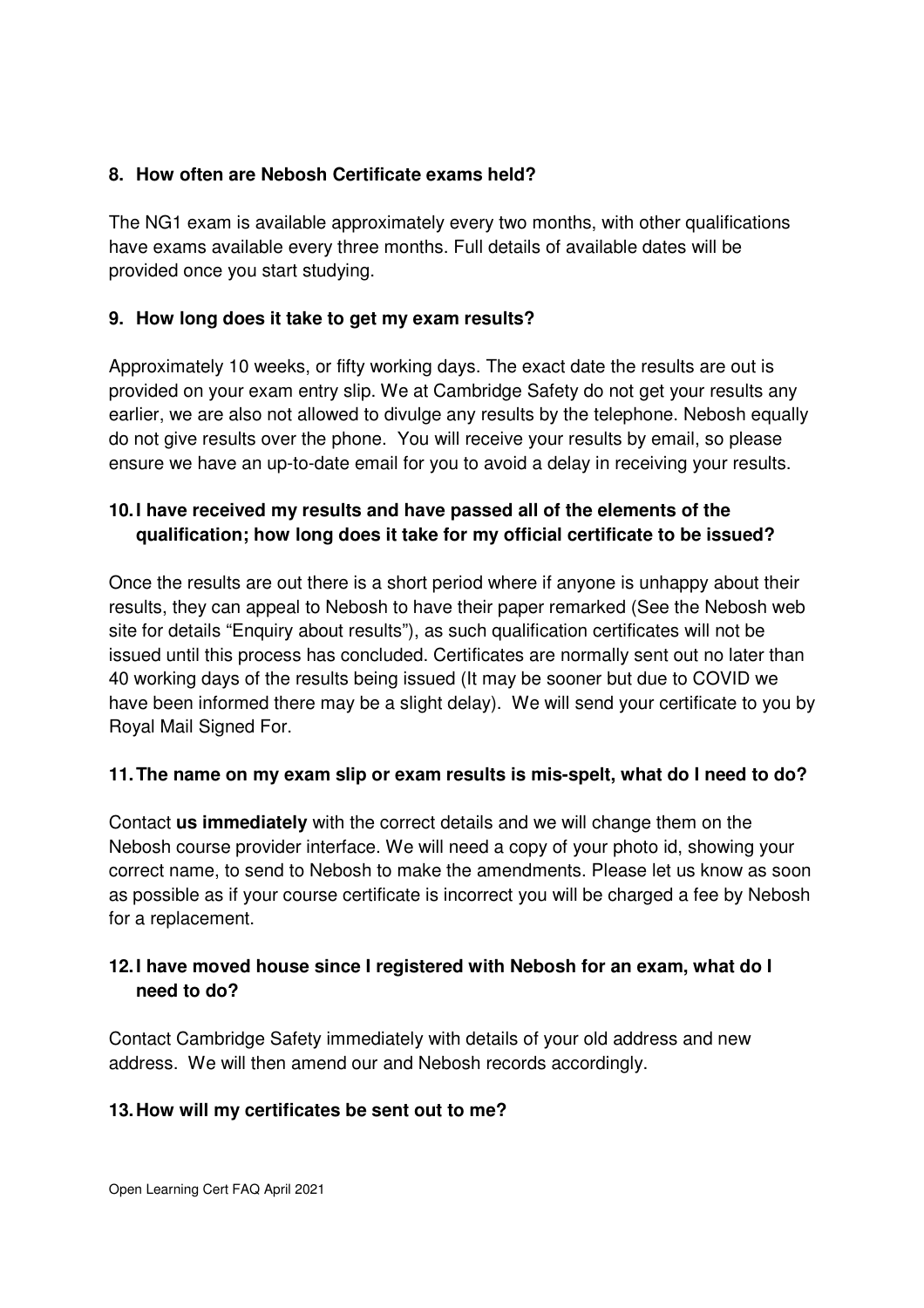Certificate level qualification certificates will be sent out in hard backed envelopes from us here at Cambridge Safety by Royal Mail Signed For.

#### **14. How long do I get tutor support for?**

We will support you for one year after you book your package, but you can study and take your qualification assessments after your support package ends.

#### **15. I have completed an end of element review; how can I get them marked?**

Send it in by post or as an email attachment (please ensure this is either a word or PDF document) and we will mark it and return it to you with feedback.

#### **16. I have booked an open learning package, when will I receive it?**

Open Learning packages are sent out as soon as we receive your payment. E-learning log-in details are provided once payment is received.

#### **17. Are there any fees/additional costs to pay once I am ready to take my exams?**

Exam fees will be payable if you have not already paid these when you booked your study package. If you want to book the revision package there is a charge for this, contact us for available packages.

#### **18. I have copies of past exam papers?**

No, exam papers are owned by Nebosh and have to be returned to them. The open book exam is confidential. However, if you study with use you will get plenty of exam practice as part of the course, however you study.

#### **18. Do I have to sit my exams or take my assessments with Cambridge Safety?**

Yes, you would be expected to take your assessments with your Learning Partner. The only exception is if your original exam centre is no longer in business. If you need any further details please contact us to discuss your options.

Please note some qualifications such as the **Nebosh general certificate** have assessments which can be completed in your workplace or another safe location. However, those qualifications with traditional exams still require the student to come to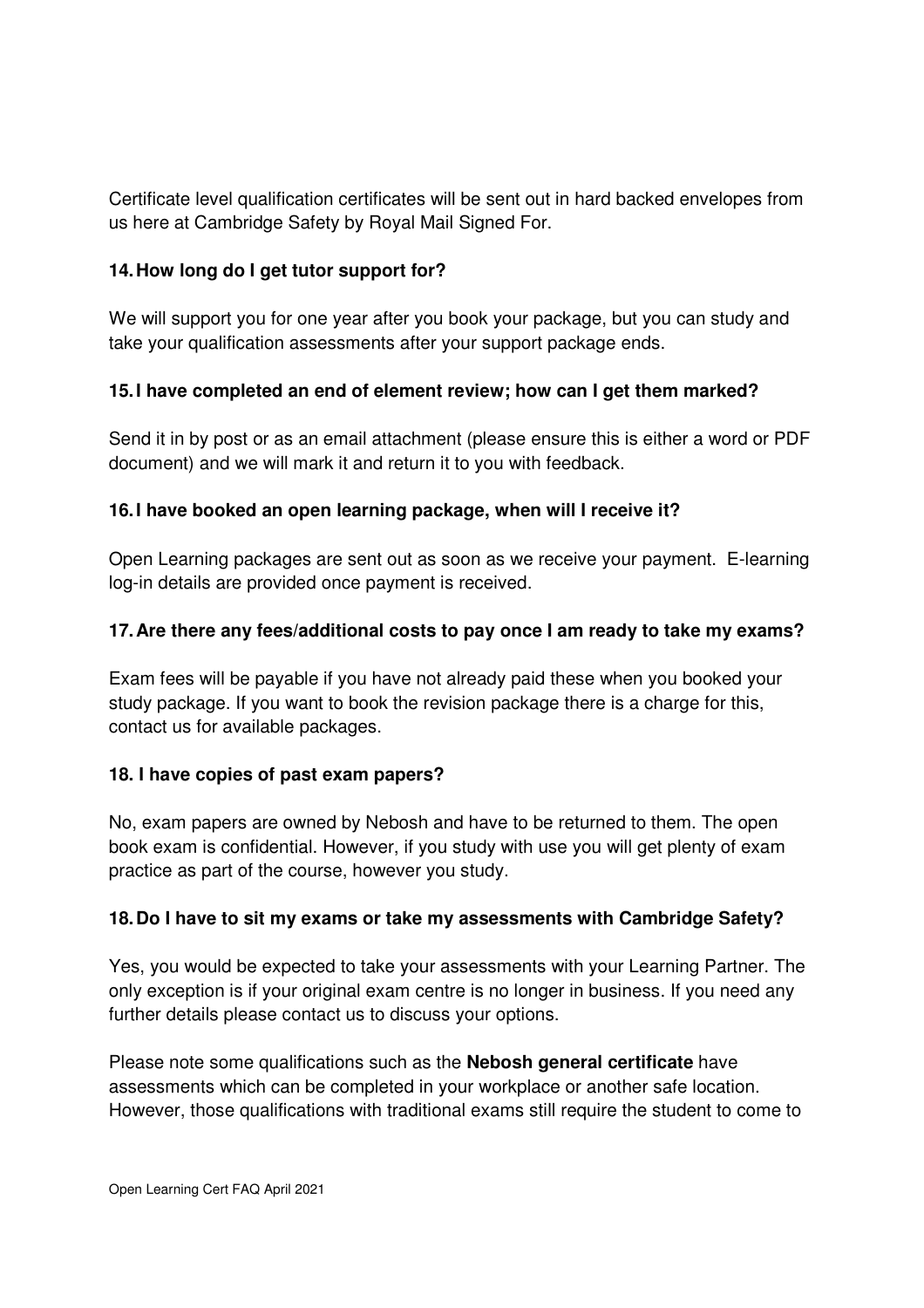our exam centre to take the exam. COVID safety precautions are in place and you will be contacted in advance with the precautions you and we will need to take.

#### **19. I have completed my study and feel ready to sit the exams, can I take them straight away?**

Nebosh exams and assessments normally have a registration date of approximately 8 weeks before the exam, for example the final registration for the September exam would be around 1<sup>st</sup> July. As such you will need to let us as your exam centre know within plenty of time, to ensure you can be registered. Please contact us for our exam timetable for our exam dates and cut-off dates for registration.

#### **20. Where do I take my inspection, risk assessment or audit?**

Most Nebosh qualifications require the completion of a workplace-based task, ideally this should be completed in your own place of work, however it can be completed elsewhere if you have access to another workplace.

#### **24. What do I do if I feel disadvantaged in anyway e.g., English as a second language, disability, or illness on day of exam?**

To ensure all candidates are treated fairly Nebosh have two specific procedures which can be applied.

**Reasonable Adjustments** = are **agreed in advance** i.e. before the assessment takes place. They apply to cases of physical or mental impairment which has a substantial effect on a learners' ability to carry out normal day-to-day activities.

**Special Consideration** = an adjustment to a learners' mark or grade to reflect temporary illness, injury or other indisposition **at the time of the assessment.** 

#### **Reasonable adjustments**

In addition to physical or mental impairment, Reasonable Adjustments also cover those who take examinations and assessments where English is not their first language and they have been resident in the UK for less than 2 years. Applications for the use of a bi-lingual dictionary must be made to Cambridge Safety when registering for any Nebosh examination.

There are a range of options available depending om a learners' condition. The options include providing a reader, scribe, computer, speech recognition technology or ensuring an examination is held in a ground floor room. Where applicable the learner can practice the chosen method in advance of the assessment.